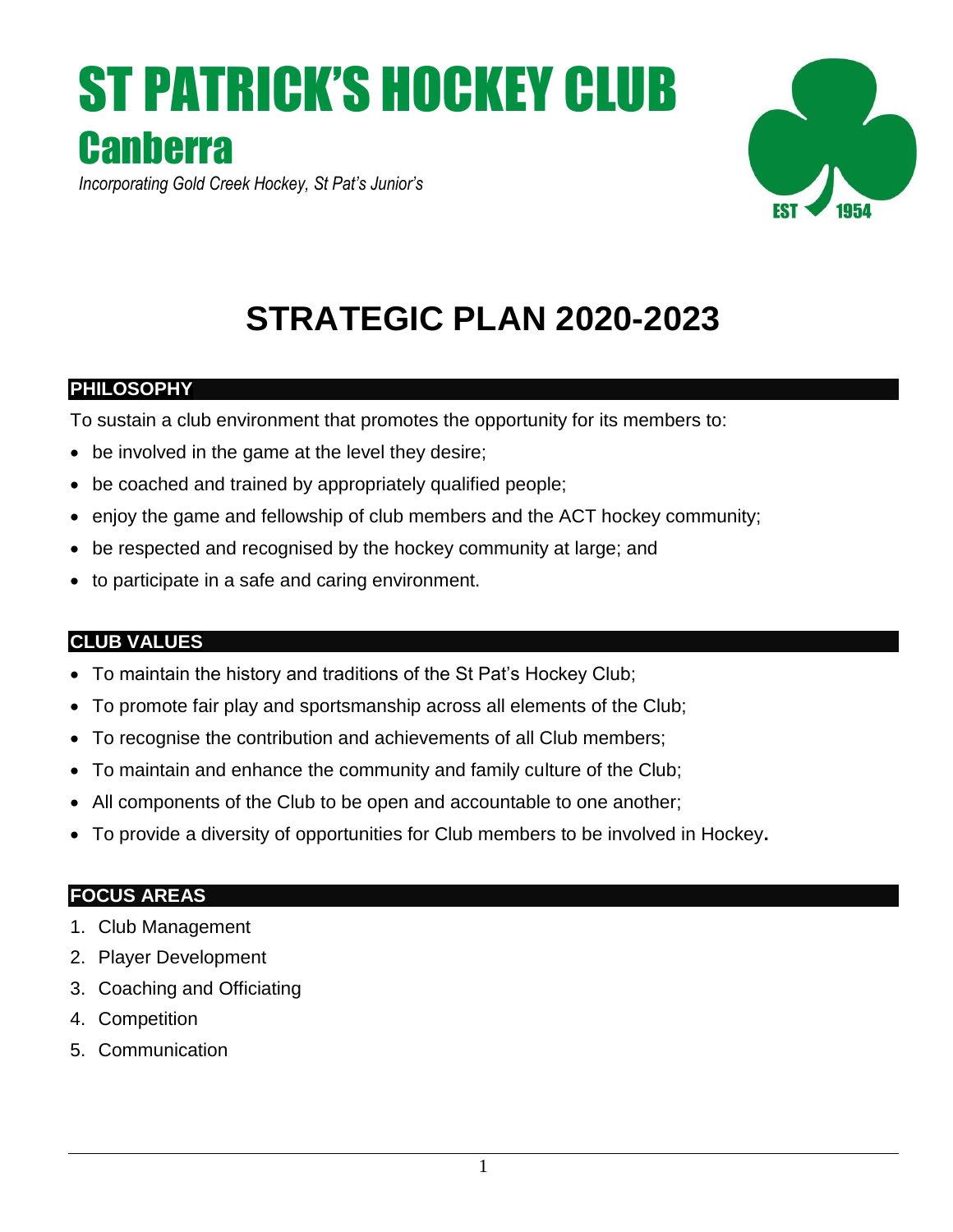# **FOCUS AREAS OBJECTIVES**

#### **1. Club Management**

#### Club Administration:

Ensure proper administration of the Club.

- Basic operation of the Club
	- Policies, procedures and checklists
- Committee structure
- Change management
- Records management

#### Finance:

Provide and promote excellent financial management and services for the Club.

- Budget
	- Fee structure
	- Fee collection
- Sponsorship
- Fundraising
- Asset management

#### Risk Management:

Undertake policy development and review of existing policies as necessary to support Club operations, meet government requirements and ensure safety of Club members.

- Legislative and incorporation requirements
- Insurance
- Equipment and facilities

#### Relationship building:

Ensure engagement with stakeholders, hockey community and Gunghalin community.

- Hockey ACT
- Sponsors
- Other Clubs
- Community
	- Target schools
	- Other community organisations

#### Strategic Management:

Set and co-ordinate strategic direction and planning to cover all major aspects of Club operations.

- Feedback loops
- Action on feedback as appropriate
- Manage change process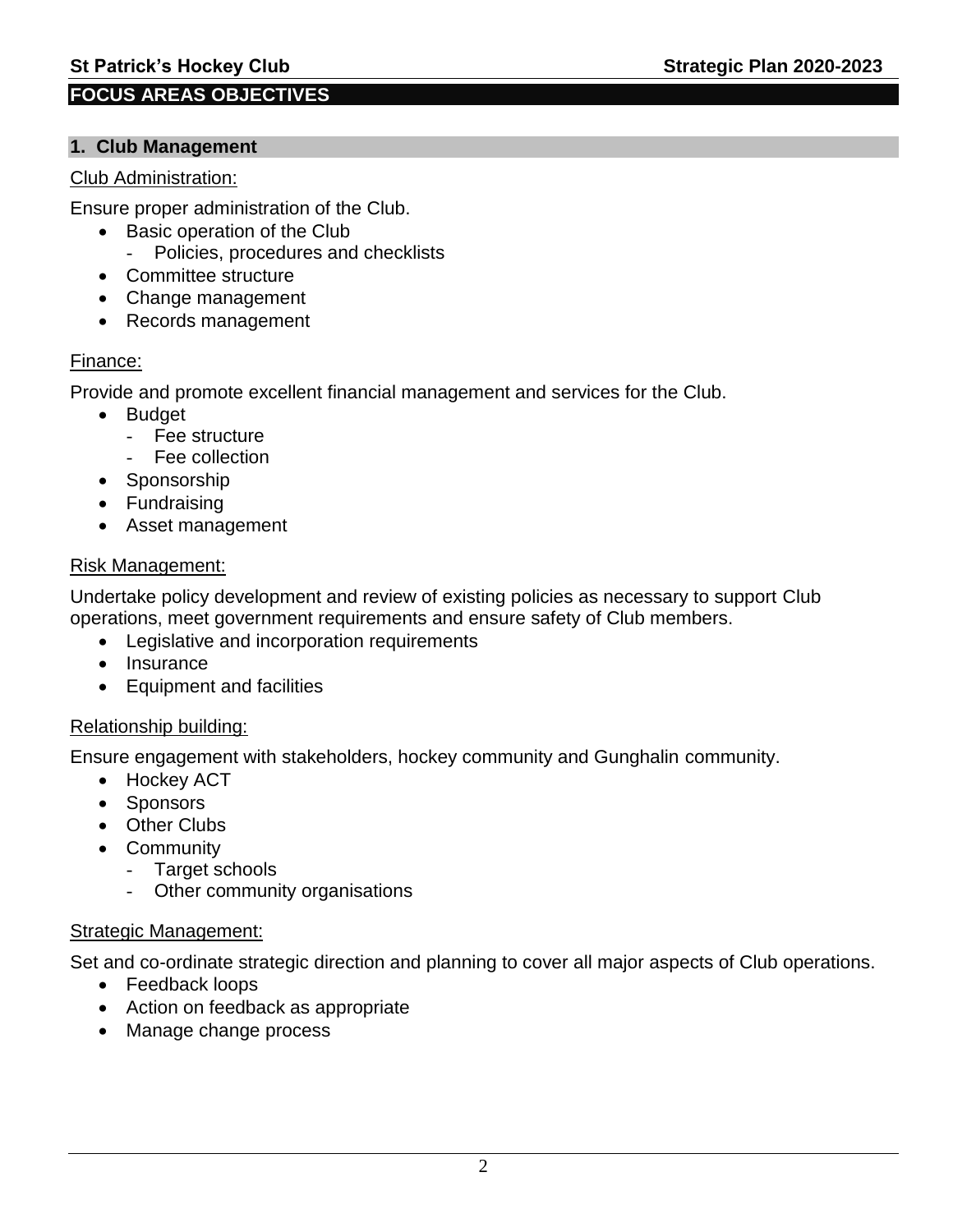#### **St Patrick's Hockey Club Strategic Plan 2020-2023**

#### **2. Player Development**

#### Recruitment and retention:

Develop and implement recruitment and retention strategies to ensure sustainability of player numbers.

- Recruitment activities
- Retention strategies

#### Player pathways:

Provide and promote a diversity of playing options to ensure all players have a pathway to their desired level.

- Minkey to juniors linking
- Junior progression/options
- Junior to senior linking
- Senior options

#### Development programs:

Provide pathways and support for elite/high performance players.

- Scholarship program
- Academy program
- Mentoring program

#### **3. Coaching and Officiating**

#### Recruitment and retention:

Recruit and retain qualified and enthusiastic coaches and officials for all levels.

- Appoint Director of Coaching
- Appoint Director of Officiating
- Coach identification program
- Recognition of coaches and officials

#### Support:

Provide a support framework for coaches and officials.

- Education framework (Development programs, Forums/seminars, Mentoring)
- Equipment and facilities

#### Quality control

Ensure a high standard of coaching and officiating at all levels of the club.

- Accreditation program
- Club coaching and officiating philosophy